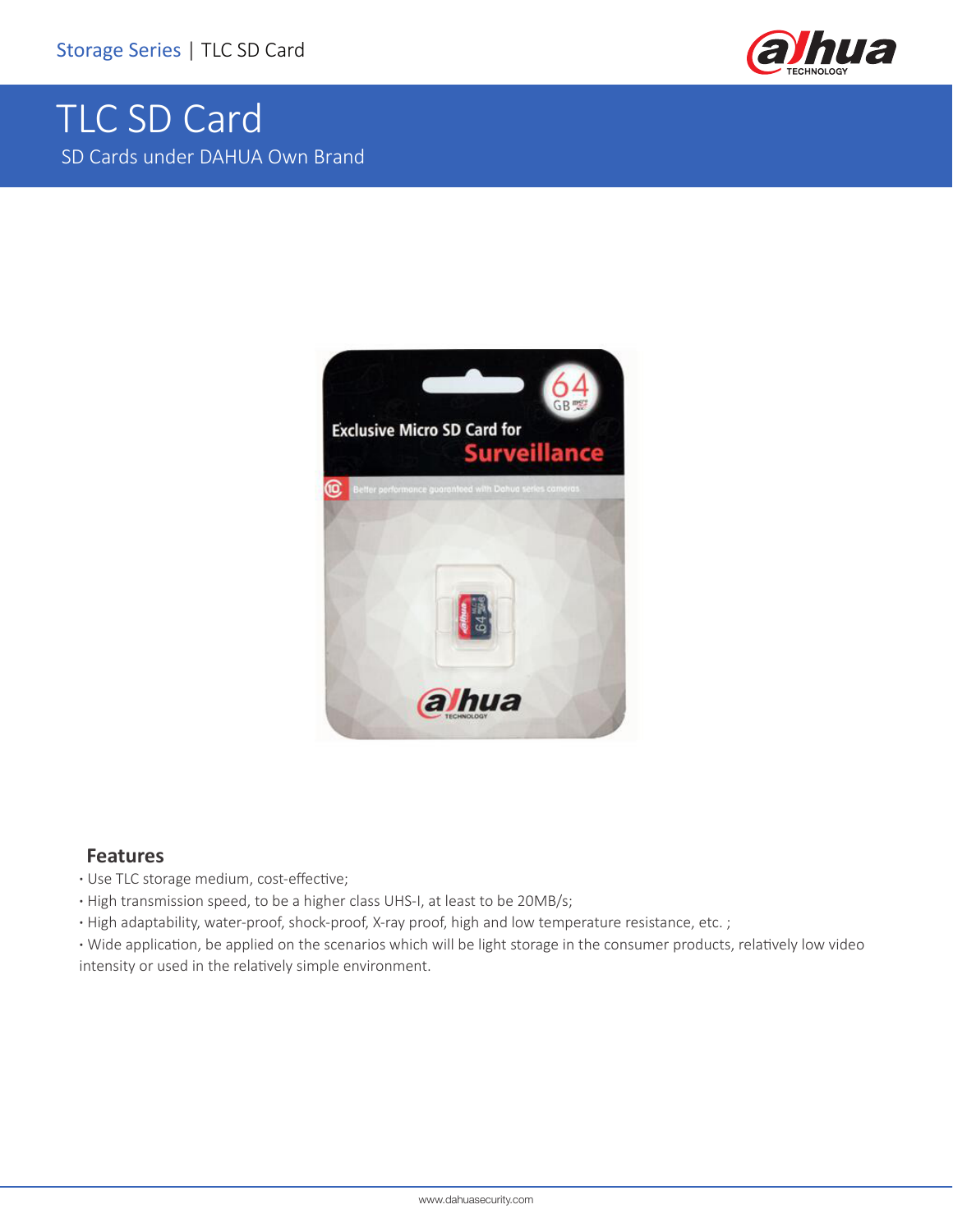×

| <b>Technical Specification</b> |                                                                                                                                                |           |           |                  |  |
|--------------------------------|------------------------------------------------------------------------------------------------------------------------------------------------|-----------|-----------|------------------|--|
| <b>Model</b>                   | <b>DH-PFM110</b>                                                                                                                               | DH-PFM111 | DH-PFM112 | <b>DH-PFM113</b> |  |
| Image                          | alhua                                                                                                                                          | @lhua     | alhua)    | (alhua           |  |
| Prameter                       |                                                                                                                                                |           |           |                  |  |
| Product Type                   | Dedicated TF card, Micro SD card                                                                                                               |           |           |                  |  |
| <b>Nominal Capacity</b>        | 16GB                                                                                                                                           | 32GB      | 64GB      | 128GB            |  |
| Property/Speed                 | Class 10, UHS-I (reading speed: 90MB/s, writing speed: 20MB/s)                                                                                 |           |           |                  |  |
| Compatibility                  | Compatible with the devices which can support micro SDHC, micro SDXC, micro SDHC<br>UHS-I and micro SDXC UHS-I, especially with DAHUA cameras! |           |           |                  |  |
| Dimension(LxWxH)               | 15mmx11mmx1mm (0.59"x0.43"x0.04")                                                                                                              |           |           |                  |  |
| Weight(with package)           | 8.0g (0.02lb)                                                                                                                                  |           |           |                  |  |
| Color                          | Red & grey                                                                                                                                     |           |           |                  |  |
| <b>Storage Temperature</b>     | $-25^{\circ}$ C ~+85 $^{\circ}$ C (-13 $^{\circ}$ F ~+185 $^{\circ}$ F)                                                                        |           |           |                  |  |
| <b>Working Temperature</b>     | $-15^{\circ}$ C ~+70 $\circ$ C (+5 $\circ$ F ~+158 $\circ$ F)                                                                                  |           |           |                  |  |
| Humidity                       | 0~95% (non-condensing)                                                                                                                         |           |           |                  |  |
| Warranty                       | 2 years                                                                                                                                        |           |           |                  |  |
| <b>Box Dimension</b>           | 100mmx130mm (3.94"x5.12")                                                                                                                      |           |           |                  |  |
| Certifications                 |                                                                                                                                                |           |           |                  |  |
| Certifications                 | CE (EN55022, EN55024)<br>FCC (ANSI C63.4, CFR 47 FCC PART 15)                                                                                  |           |           |                  |  |

| <b>Ordering Information</b> |                    |                    |  |
|-----------------------------|--------------------|--------------------|--|
| <b>Type</b>                 | <b>Part Number</b> | <b>Description</b> |  |
| Storage                     | DH-PFM110          | 16GB TLC SD card   |  |
|                             | DH-PFM111          | 32GB TLC SD card   |  |
|                             | DH-PFM112          | 64GB TLC SD card   |  |
|                             | DH-PFM113          | 128GB TLC SD card  |  |